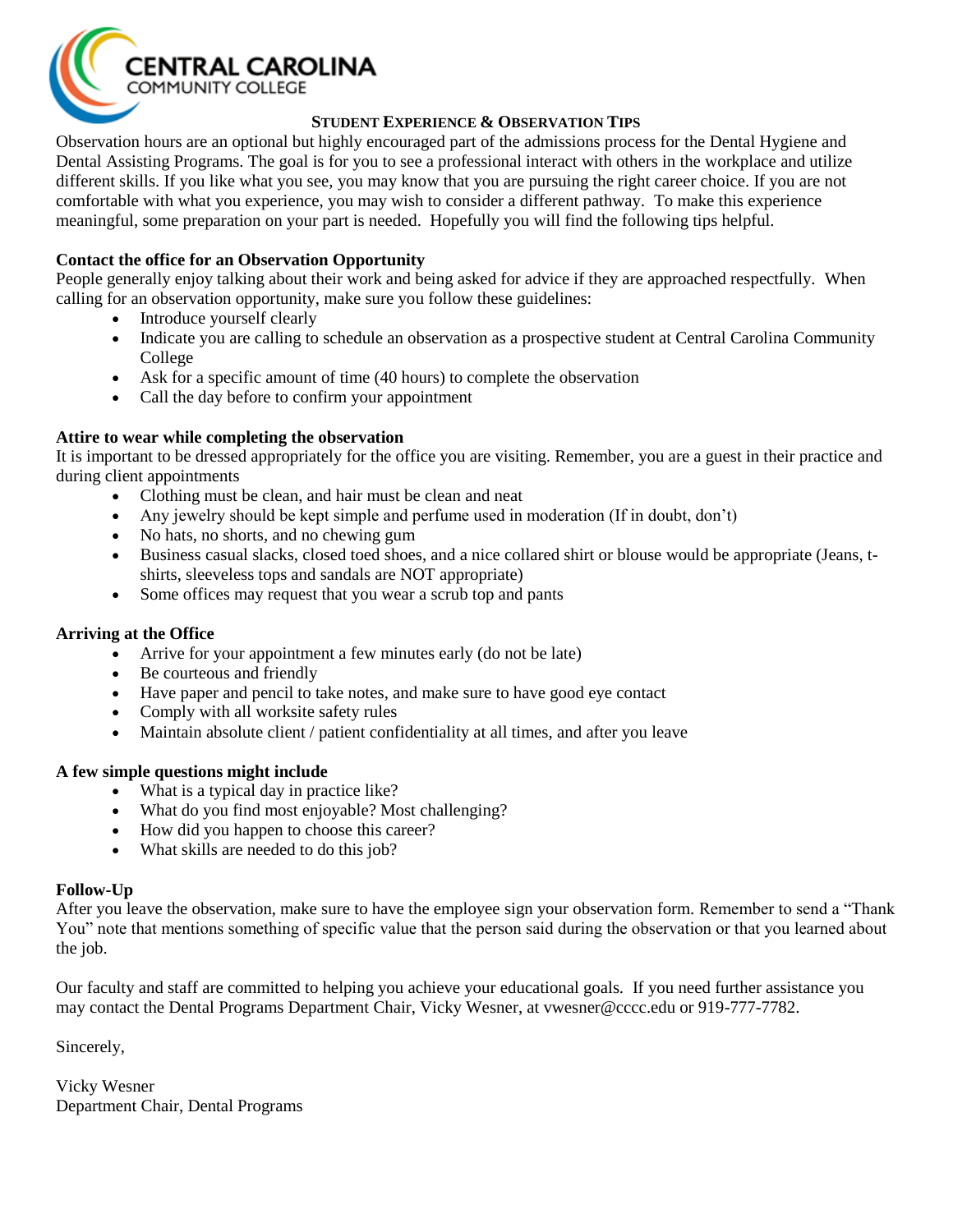#### **DENTAL PROGRAMS PROGRAM STUDENT EXPERIENCE & OBSERVATION VERIFICATION FORM**

As a part of the admissions process into either Dental Assisting or Dental Hygiene, students have the opportunity to demonstrate a minimum of 40 hours work/volunteer experience in the dental field. These 40 hours will be completed under the supervision of a registered Dental Hygienist for the Dental Hygiene program and a registered Dental Assistant for the Dental Assisting program. Exceptions to this policy may be made on a case-by-case basis by the Dental Program Director and the appropriate Academic Dean.

| Applicant: (Please print)                                                               | Dentist or Dental Hygienist/Assistant: (Please print)                                                                                                                                                                                                                                                                                                                                                                                                                                                                                                               |  |  |  |
|-----------------------------------------------------------------------------------------|---------------------------------------------------------------------------------------------------------------------------------------------------------------------------------------------------------------------------------------------------------------------------------------------------------------------------------------------------------------------------------------------------------------------------------------------------------------------------------------------------------------------------------------------------------------------|--|--|--|
|                                                                                         |                                                                                                                                                                                                                                                                                                                                                                                                                                                                                                                                                                     |  |  |  |
|                                                                                         |                                                                                                                                                                                                                                                                                                                                                                                                                                                                                                                                                                     |  |  |  |
|                                                                                         |                                                                                                                                                                                                                                                                                                                                                                                                                                                                                                                                                                     |  |  |  |
| Telephone:                                                                              | $\text{Telephone:}\n \underline{\hspace{2cm}}\n \underline{\hspace{2cm}}\n \underline{\hspace{2cm}}\n \underline{\hspace{2cm}}\n \underline{\hspace{2cm}}\n \underline{\hspace{2cm}}\n \underline{\hspace{2cm}}\n \underline{\hspace{2cm}}\n \underline{\hspace{2cm}}\n \underline{\hspace{2cm}}\n \underline{\hspace{2cm}}\n \underline{\hspace{2cm}}\n \underline{\hspace{2cm}}\n \underline{\hspace{2cm}}\n \underline{\hspace{2cm}}\n \underline{\hspace{2cm}}\n \underline{\hspace{2cm}}\n \underline{\hspace{2cm}}\n \underline{\hspace{2cm}}\n \underline{\$ |  |  |  |
| Student ID:                                                                             |                                                                                                                                                                                                                                                                                                                                                                                                                                                                                                                                                                     |  |  |  |
| Approximate date range that hours were completed during (example: $1/1/15 - 3/10/15$ ): |                                                                                                                                                                                                                                                                                                                                                                                                                                                                                                                                                                     |  |  |  |
|                                                                                         |                                                                                                                                                                                                                                                                                                                                                                                                                                                                                                                                                                     |  |  |  |
|                                                                                         |                                                                                                                                                                                                                                                                                                                                                                                                                                                                                                                                                                     |  |  |  |

Please indicate this applicant's observation of the following procedures (Students should be provided the opportunity to observe in each of these categories):

|                                                                                                 | Adult Prophylaxis w/Radiographs [] Observed >10 times [] Observed 1-10 times [] Did not observe |  |  |  |
|-------------------------------------------------------------------------------------------------|-------------------------------------------------------------------------------------------------|--|--|--|
| Child Prophylaxis w/Radiographs [] Observed >10 times [] Observed 1-10 times [] Did not observe |                                                                                                 |  |  |  |
| SC/RP                                                                                           | [] Observed >10 times [] Observed 1-10 times [] Did not observe                                 |  |  |  |
| Periodontal Maintenance                                                                         | [] Observed >10 times [] Observed 1-10 times [] Did not observe                                 |  |  |  |
| Room Set-up                                                                                     | [] Observed >10 times [] Observed 1-10 times [] Did not observe                                 |  |  |  |
| Room Breakdown                                                                                  | [] Observed >10 times [] Observed 1-10 times [] Did not observe                                 |  |  |  |
| Room Turn-over                                                                                  | [] Observed >10 times [] Observed 1-10 times [] Did not observe                                 |  |  |  |

Please evaluate this applicant utilizing the provided scale:

| Arrives on time:                       | [] Above Average [] Average [] Below Average [] N/A |
|----------------------------------------|-----------------------------------------------------|
| Is motivated; shows interest:          | [] Above Average [] Average [] Below Average [] N/A |
| Dressed appropriately; is disciplined: | [] Above Average [] Average [] Below Average [] N/A |
| Ability to communicate:                | [] Above Average [] Average [] Below Average [] N/A |
| Professional demeanor:                 | [] Above Average [] Average [] Below Average [] N/A |

OPTIONAL: Please elaborate on any information provided above or feel free to provide any further information you would like to include in consideration of this candidate (please use the back of this form for additional space):